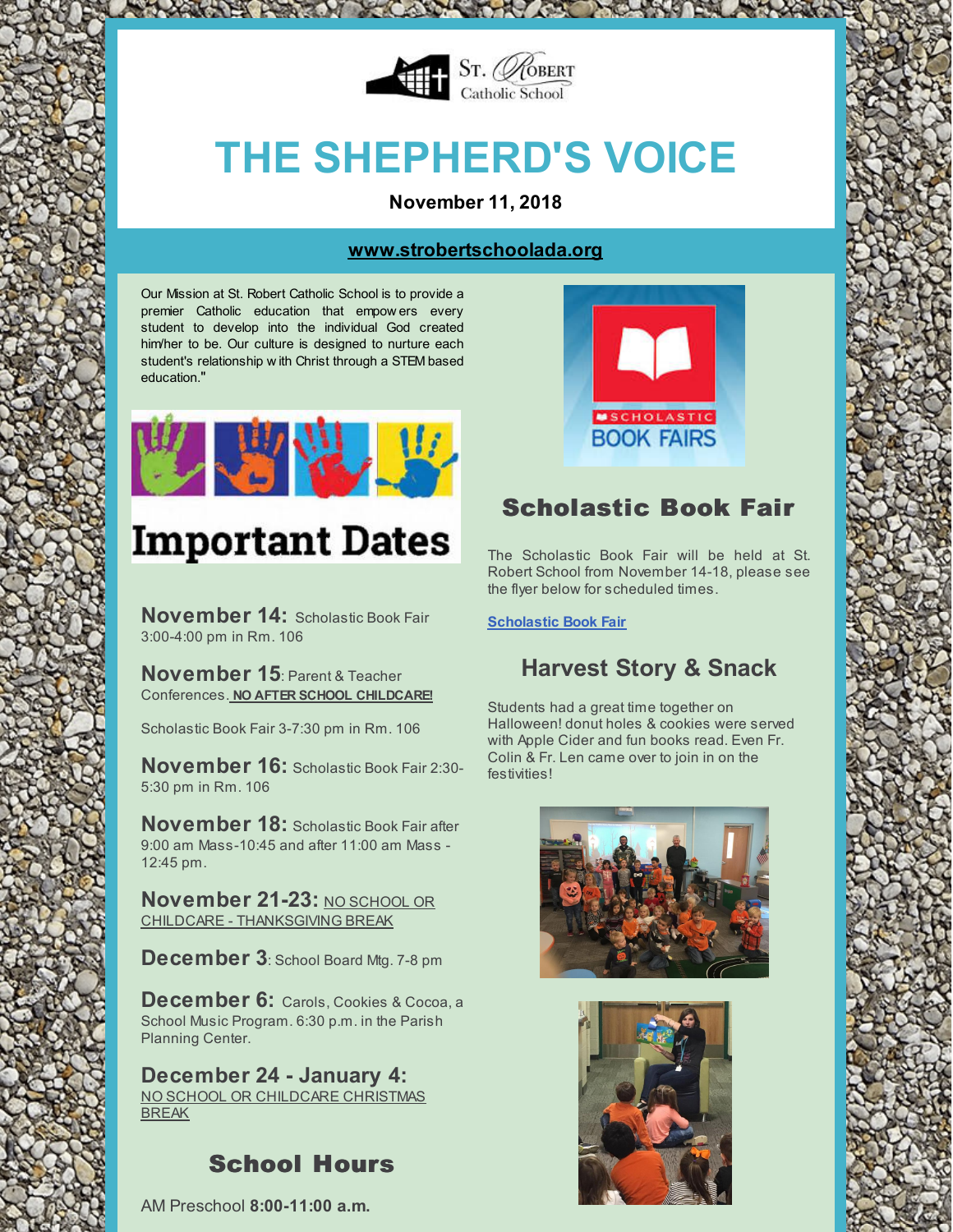PM Preschool **12:00-3:00 p.m.**

Lunch bunch 11:00 a.m.-12:00 p.m.

Kindergarten **8:00 a.m.-3:00 p.m.**

Lunch/Recess 11:00-11:50 a.m.

After School Care 3:00-6:00 p.m.

*It is important that you arrive on time and pick your children up on time so our teachers can stay on schedule!*







Don't forget Parent-Teacher Conferences will be held on Thursday, November 15.

**There will be NO after school care this day!**





## **Our 1st Annual Christmas Program** Carols, Cookies & Cocoa

Carols, Cookies & Cocoa will be held at St. Robert School on Thursday, December 6th at 6:30 pm in the Parish Planning Center. All our students will sing a few carols for families followed by cookies and cocoa together.

We are looking for a few parents to volunteer coordinating the cookies and cocoa. If you are interested please email me at preynolds@strobertschoolada.org.

#### **Virtue of the Week**



This week we introduced the virtue of **Patience** to our students. Being patient is

#### **SOCK WRAP/SOCK HOP Family Dinner & Service Project**

Please join in and help collect new socks and gloves for God's Kitchen. Donation boxes are located in the school hallway. Donations are accepted until Monday, November 12th.

All are invited to join on Monday, November 12th for the Sock Wrap/Sock Hop Family Dinner & Service Project.